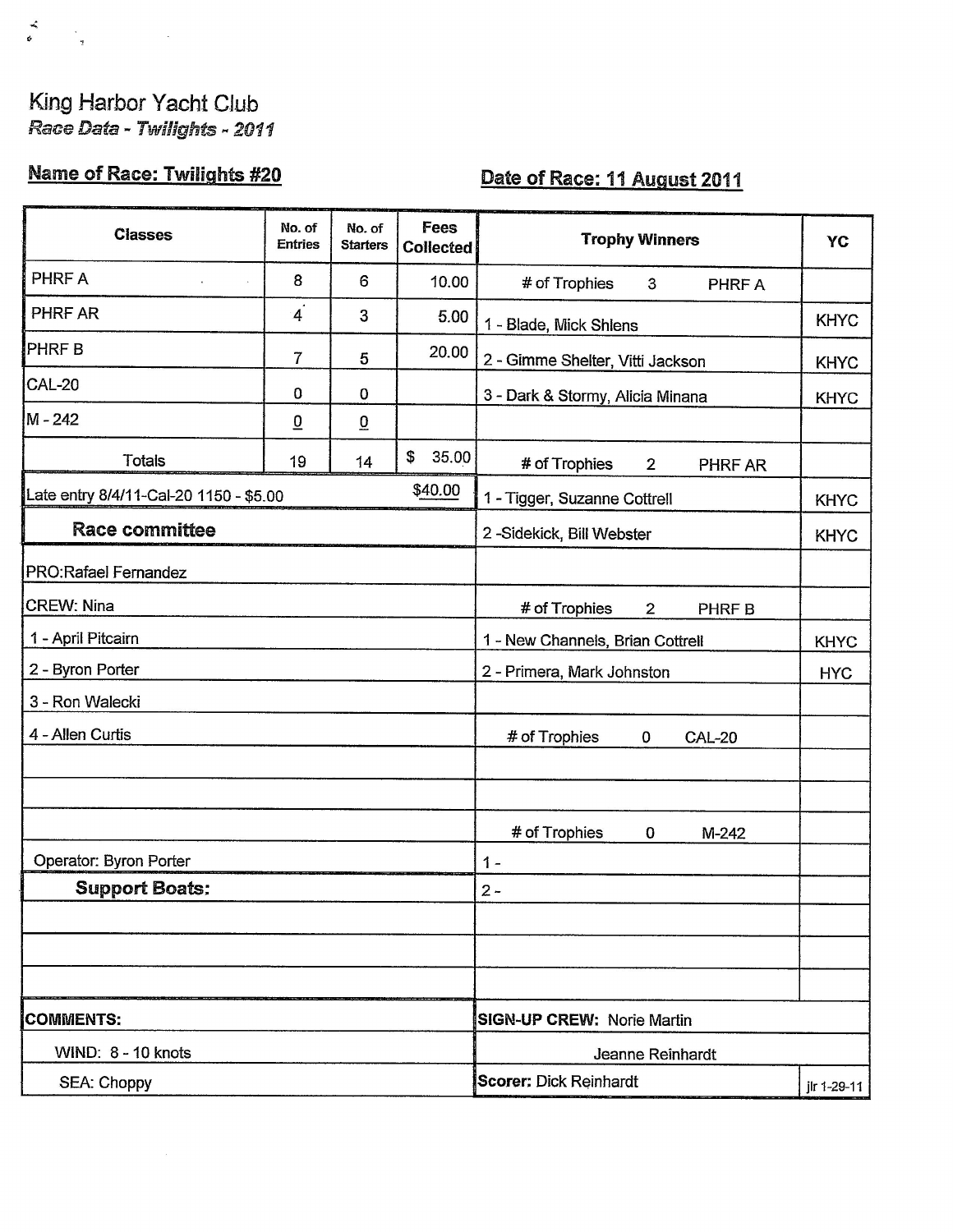## **2010 Twilights at KHYC #20**

**King Harbor Yacht Club**

|                             | Race Date: 11 Aug 2011 |                                    | Wind Speed: 8-10 knots |        |                       | PRO: Rafael Fernandez         |                          |                               |              |                  |
|-----------------------------|------------------------|------------------------------------|------------------------|--------|-----------------------|-------------------------------|--------------------------|-------------------------------|--------------|------------------|
|                             | Div<br><b>Rank</b>     | <b>Boat Name</b>                   | Sail No.               | Rating | Finish<br><b>Time</b> | <b>Elapsed</b><br><b>Time</b> | Corrected<br><b>Time</b> | Owner / Skipper               | Club         | <b>Boat Type</b> |
| PHRF-A                      |                        | Time on Time / Start Time 18:20:00 |                        |        |                       |                               |                          |                               |              |                  |
|                             | $\mathbf{1}$           | Blade *                            | 103                    | 39     | 18:54:09              | 00:34:09                      | 00:37:41                 | Mick Shlens                   | <b>KHYC</b>  | Melges 30        |
|                             | $\sqrt{2}$             | Gimme Shelter *                    | 7800                   | 78     | 18:56:42              | 00:36:42                      | 00:37:59                 | Vitti Jackson                 | <b>KHYC</b>  | Martin 243       |
|                             | 3                      | Dark & Stormy **                   | 129                    | 48     | 18:55:13              | 00:35:13                      | 00:38:17                 | Alicia Minana                 | <b>KHYC</b>  | Henderson30      |
|                             | 4                      | Calais                             | 46575                  | 81     | 18:58:35              | 00:38:35                      | 00:39:45                 | Jerry Hunter                  | <b>KHYC</b>  | Dencho 33        |
|                             | $\mathfrak s$          | No Way !! *                        | 28124                  | 138    | 19:05:02              | 00:45:02                      | 00:42:33                 | Don Souther                   | <b>KHYC</b>  | $B-25$           |
| <b>DNF</b>                  | $\tau$                 | E-ticket                           | 184                    | 96     |                       |                               |                          | Larry Scarbrough              | <b>KHYC</b>  | Melges 24        |
| <b>DNC</b>                  | $\tau$                 | <b>Wooly Bully</b>                 | 51044                  |        |                       |                               |                          | Wes Huston                    | <b>KHYC</b>  | Farr 40          |
| <b>DNC</b>                  | $\tau$                 | <b>Flying Dutchman</b>             | 87027                  |        |                       |                               |                          | Jason Herring                 | <b>KHYC</b>  | Hobie 33         |
| $\operatorname{DNC}$        | $\tau$                 | Velociraptor*                      | 46470                  |        |                       |                               |                          | Wilfred Poiesz                | <b>KHYC</b>  | <b>B25</b>       |
| $\operatorname{DNC}$        | $\tau$                 | Gimme Shelter *                    | 7800                   |        |                       |                               |                          | Vitti Jackson                 | <b>KHYC</b>  | Martin 243       |
| <b>DNC</b>                  | $\tau$                 | <b>Bullitt</b>                     | 74295                  |        |                       |                               |                          | Mike Kaminskas                | <b>KHYC</b>  | Mt Gay 30        |
| $\operatorname{DNC}$        | $\tau$                 | Lucky                              | 35012                  |        |                       |                               |                          | Roger O'Conner/ Vitti Jackson | <b>KHYC</b>  | OD 35            |
| $\operatorname{DNC}$        | 7                      | Viral                              | <b>USA104</b>          |        |                       |                               |                          | Tim Carter                    | ${\rm ABYC}$ | Viper 640        |
| $\operatorname{DNC}$        | $\tau$                 | Janian                             | 56550                  |        |                       |                               |                          | Mark Keller                   | PSSA         | $\sc{SC27}$      |
| $\operatorname{DNC}$        | 7                      | Huckleberry 2 *                    | 15                     |        |                       |                               |                          | Jim Murrell                   | <b>KHYC</b>  | Farr 30          |
| PHRF-A(R)                   |                        | Time on Time /                     | Start Time 18:25:00    |        |                       |                               |                          |                               |              |                  |
|                             | $\mathbf{1}$           | Tigger (ar)                        | 42757                  | 84     | 18:58:39              | 00:33:39                      | 00:34:30                 | Suzanne Cottrell              | <b>KHYC</b>  | J 33             |
|                             | $\overline{c}$         | Sidekick $*$ (ar)                  | 42301                  | 75     | 18:59:00              | 00:34:00                      | 00:35:22                 | <b>Bill Webster</b>           | <b>KHYC</b>  | $J-37$           |
|                             | $\mathfrak{Z}$         | Priorities *                       | 87309                  | 96     | 19:00:41              | 00:35:41                      | 00:35:54                 | Bob Cole                      | <b>KHYC</b>  | Olson 30         |
| $\operatorname{DNC}$        | $\overline{4}$         | Nitro                              | 97626                  |        |                       |                               |                          | John Messenger/ Al Castillion | <b>KHYC</b>  | <b>J33</b>       |
| $\operatorname{DNC}$        | $\overline{4}$         | <b>ONO</b>                         | 32551                  |        |                       |                               |                          | Mark Folkman                  | <b>KHYC</b>  | Olson 40         |
| <b>DNC</b>                  | 4                      | Got Crew! (ar)                     | 77516                  |        |                       |                               |                          | Pat Lenehan                   | <b>KHYC</b>  | Olson 30         |
| $\mathop{\rm DNC}\nolimits$ | $\overline{4}$         | Bella Vita (ar)                    | 56136                  |        |                       |                               |                          | Marty Burke                   | <b>KHYC</b>  | Beneteau 36-7    |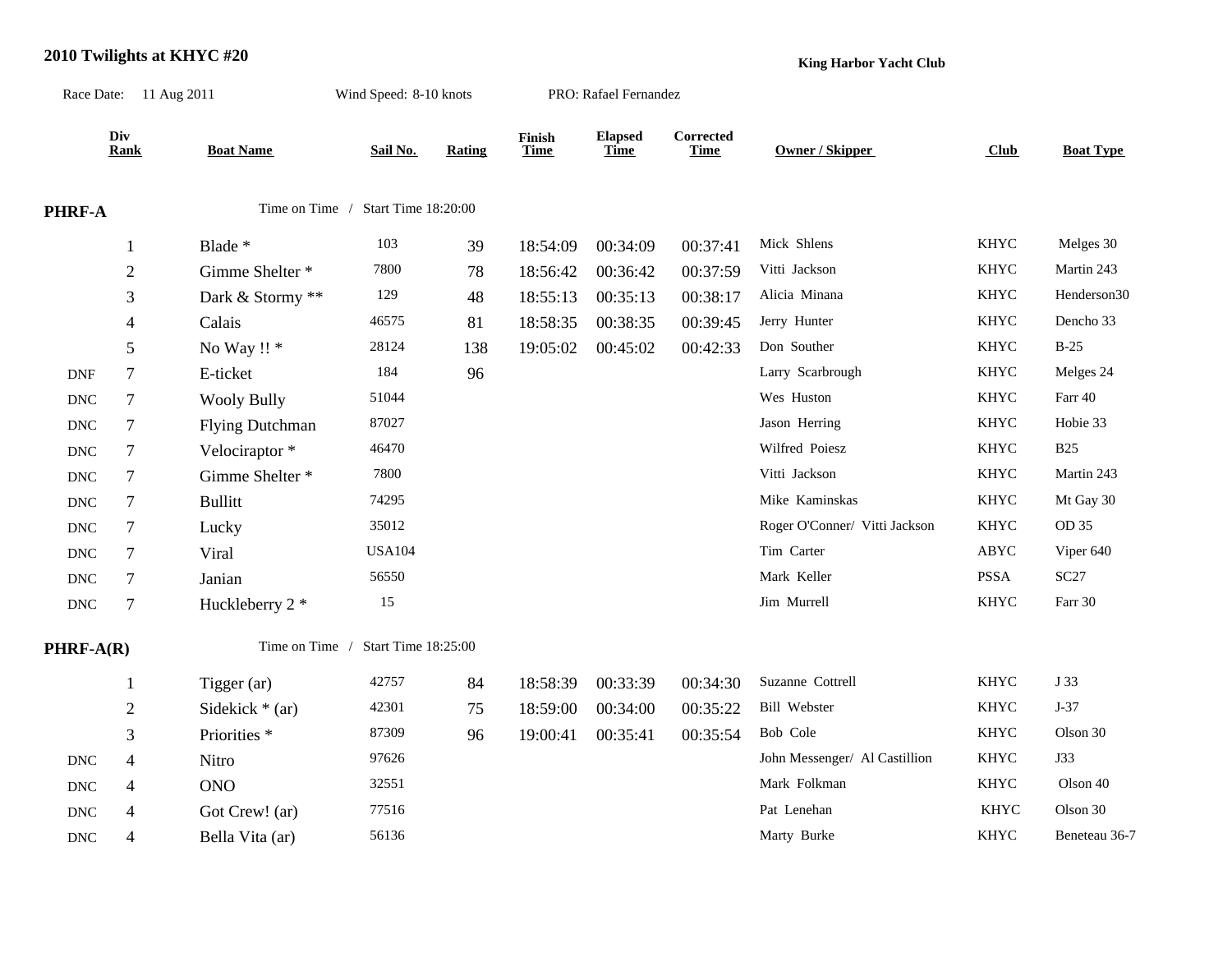|                      | $\mathbf{1}$   | New Channels++      | $100\,$ | 150 | 19:08:14 | 00:38:14 | 00:35:30 | Brian Cotrell         | <b>KHYC</b>       | Martin 242              |
|----------------------|----------------|---------------------|---------|-----|----------|----------|----------|-----------------------|-------------------|-------------------------|
|                      | $\sqrt{2}$     | Primera             | 27871   | 144 | 19:08:28 | 00:38:28 | 00:36:02 | Mark Johnston         | <b>HYC</b>        | Col 30                  |
|                      | $\mathfrak{Z}$ | Proper Lady         | 57935   | 204 | 19:11:50 | 00:41:50 | 00:36:04 | Bob Cash              | KHYC              | Islander 32             |
|                      | $\overline{4}$ | Impulsive *         | 33815   | 153 | 19:09:40 | 00:39:40 | 00:36:41 | John Ellingwood       | <b>RBYC</b>       | Impulse 26              |
|                      | 5              | Second Wind*        | 97668   | 222 | 19:14:45 | 00:44:45 | 00:37:41 | Jerry Vellutini       | <b>KHYC</b>       | Cal 25                  |
| $\operatorname{DNC}$ | $6\,$          | Nina                | 37764   |     |          |          |          | Rafael Fernandez      | <b>KHYC</b>       | Hunter 30               |
| $\operatorname{DNC}$ | $6\,$          | Midnight Run        | 56782   |     |          |          |          | John Dean             | <b>KHYC</b>       | Catalin 320             |
| $\operatorname{DNC}$ | $6\,$          | Bella Luna          | 47595   |     |          |          |          | Gino Polizzotto       | KHYC              | Ranger 28               |
| $\operatorname{DNC}$ | 6              | Primera             | 27871a  |     |          |          |          | Mark Johnston         | ${\rm HYC}$       | Col 30                  |
| $\operatorname{DNC}$ | $6\,$          | Fly Away++          | 97228   |     |          |          |          | Jordan Martucci       | <b>KHYC</b>       | Martin 242              |
| <b>DNC</b>           | 6              | Pau Hana            | 46522   |     |          |          |          | Brandon Folkman       |                   | Martin 242              |
| $\operatorname{DNC}$ | $6\,$          | Bad Wolf*           | 97321   |     |          |          |          | Len Abbeduto          | <b>KHYC</b>       | Martin 242              |
| $\operatorname{DNC}$ | $6\,$          | True Blue           | 97228   |     |          |          |          | Julie Coll            |                   | Martin 242              |
| <b>DNC</b>           | 6              | Ellis Island        | 1172    |     |          |          |          | Casey Schilling       | <b>BYC</b>        | Catalina 34             |
| $\operatorname{DNC}$ | $6\,$          | Ellis Island*       | 1172    |     |          |          |          | Casey Schilling       | $_{\mathrm{BYC}}$ | Catalina 34             |
| $\operatorname{DNC}$ | $6\,$          | True Blue           | 97624   |     |          |          |          | Udo Kolter            | KHYC              | Martin 242              |
| $\operatorname{DNC}$ | 6              | Proper Lady - NS    | 57935   |     |          |          |          | Bob Cash              | <b>KHYC</b>       | Islander 32             |
| $\operatorname{DNC}$ | $6\,$          | Impulsive * NS      | 33815   |     |          |          |          | Patrick Schuss        | <b>RBYC</b>       | Impulse 26              |
| $\operatorname{DNC}$ | $6\,$          | Annie               | 604     |     |          |          |          | John Tootle           | <b>KHYC</b>       | Cal 20                  |
| $\operatorname{DNC}$ | 6              | Annie               | 604     |     |          |          |          | John Tootle           | KHYC              | $\operatorname{Cal}$ 20 |
| <b>Cal 20</b>        |                | One Design          |         |     |          |          |          |                       |                   |                         |
| $\operatorname{DNC}$ | $\mathbf{1}$   | Poquito             | 1092    |     |          |          |          | John Selman           | <b>KHYC</b>       | Cal 20                  |
| $\operatorname{DNC}$ | $\mathbf{1}$   | Brew Ha Ha          | 15c     |     |          |          |          | Mark Kranz            | <b>KHYC</b>       | Cal 20                  |
| $\operatorname{DNC}$ | $\mathbf{1}$   | Honu <sup>*</sup>   | 1559    |     |          |          |          | Lindquist/ Mayol      | <b>KHYC</b>       | Cal 20                  |
| $\operatorname{DNC}$ | $\mathbf{1}$   | Lilikoi Pie         | 36      |     |          |          |          | Ron Walecki           | <b>KHYC</b>       | Cal 20                  |
| $\operatorname{DNC}$ | $\mathbf{1}$   | Yell At Me!         | 1079    |     |          |          |          | Rupert Nuttall-Smith  | KHYC              | $Cal$ 20                |
| $\operatorname{DNC}$ | $\mathbf{1}$   | <b>Escape Torce</b> | 358     |     |          |          |          | <b>Barry Hamilton</b> | <b>KHYC</b>       | Cal 20                  |
| $\operatorname{DNC}$ | 1              | Fifty/Fifty         | $50\,$  |     |          |          |          | Bud Legg              | LAYC              | Cal 20                  |
| $\operatorname{DNC}$ |                | M <sub>3</sub>      | 370     |     |          |          |          | Brenda Wempner        | <b>KHYC</b>       | Cal 20                  |
| <b>DNC</b>           |                | <b>CFI</b>          | 369     |     |          |          |          | Tony Gudish           | <b>KHYC</b>       | $\operatorname{Cal}$ 20 |